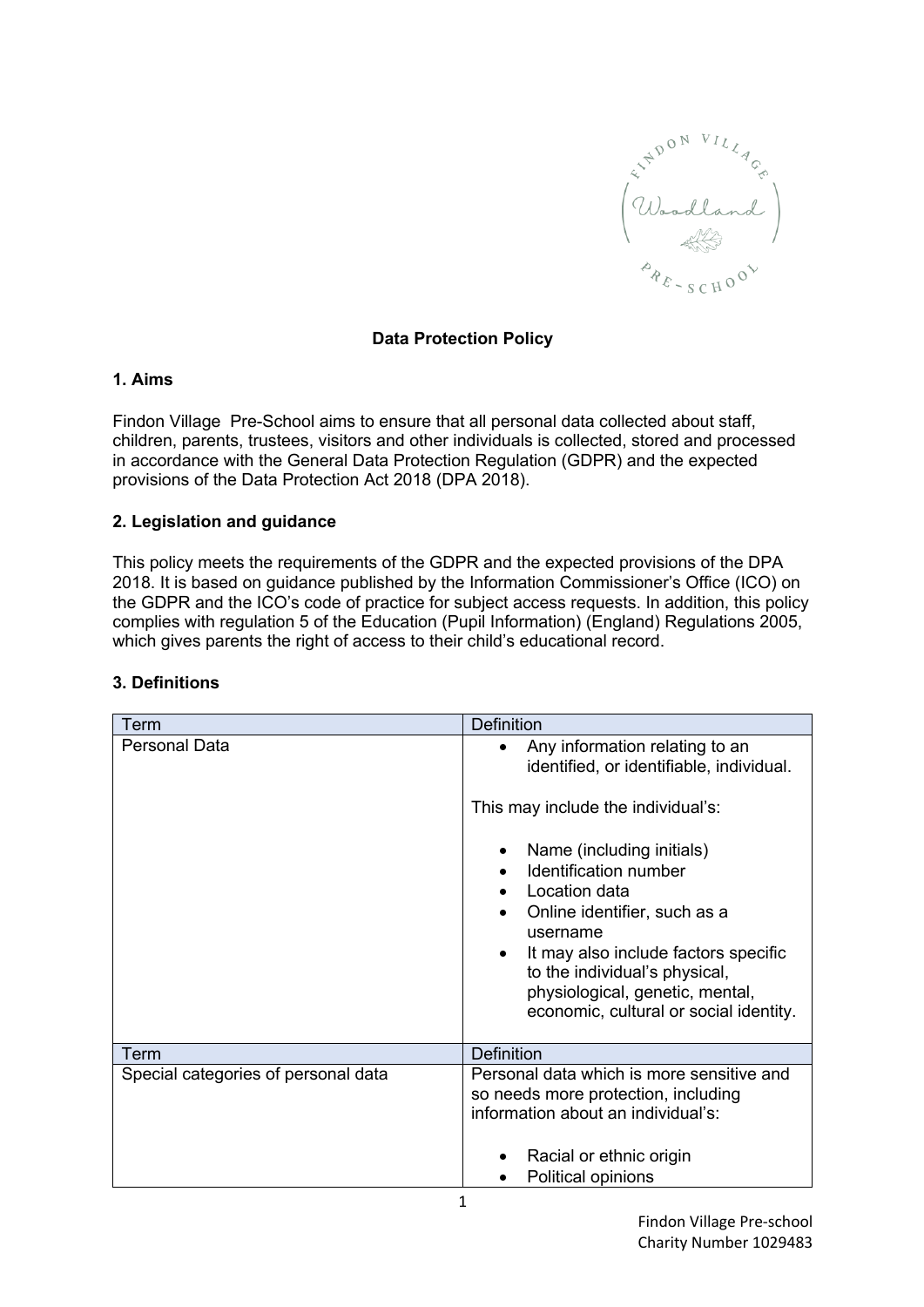|                      | Religious or philosophical beliefs<br>$\bullet$<br>Trade union membership<br>Genetics<br>Health - physical or mental<br>Sex life or sexual orientation                                    |
|----------------------|-------------------------------------------------------------------------------------------------------------------------------------------------------------------------------------------|
| Term                 | <b>Definition</b>                                                                                                                                                                         |
| Processing           | Anything done to personal data, such as<br>collecting, recording, organising,<br>structuring, storing, adapting, altering,<br>retrieving, using, disseminating, erasing or<br>destroying. |
|                      | Processing can be automated or manual.                                                                                                                                                    |
| Term                 | <b>Definition</b>                                                                                                                                                                         |
| Data subject         | The identified or identifiable individual<br>whose personal data is held or processed.                                                                                                    |
| Term                 | <b>Definition</b>                                                                                                                                                                         |
| Data controller      | A person or organisation that determines<br>the purposes and the means of processing<br>of personal data.                                                                                 |
| Term                 | Definition                                                                                                                                                                                |
| Data processor       | A person or other body, other than an<br>employee of the data controller, who<br>processes personal data on behalf of the<br>data controller.                                             |
| Term                 | <b>Definition</b>                                                                                                                                                                         |
| Personal data breach | A breach of security leading to the<br>accidental or unlawful destruction, loss,<br>alteration, unauthorised disclosure of, or<br>access to personal data.                                |

### **4. The data controller**

Findon Village Pre-school processes personal data relating to parents, children, staff, trustees, visitors and others, and therefore is a data controller. The Pre-School is registered as a data controller with the ICO and will renew this registration every 2 years or as otherwise legally required.

Registration number: ZA661991

### **5. Roles and responsibilities**

This policy applies to all staff employed by our pre-school, and to external organisations or individuals working on our behalf.

### *5.1 Pre-School Trustees*

The Pre-School trustee's overall responsibility for ensuring that our Pre-School complies with all relevant data protection obligations.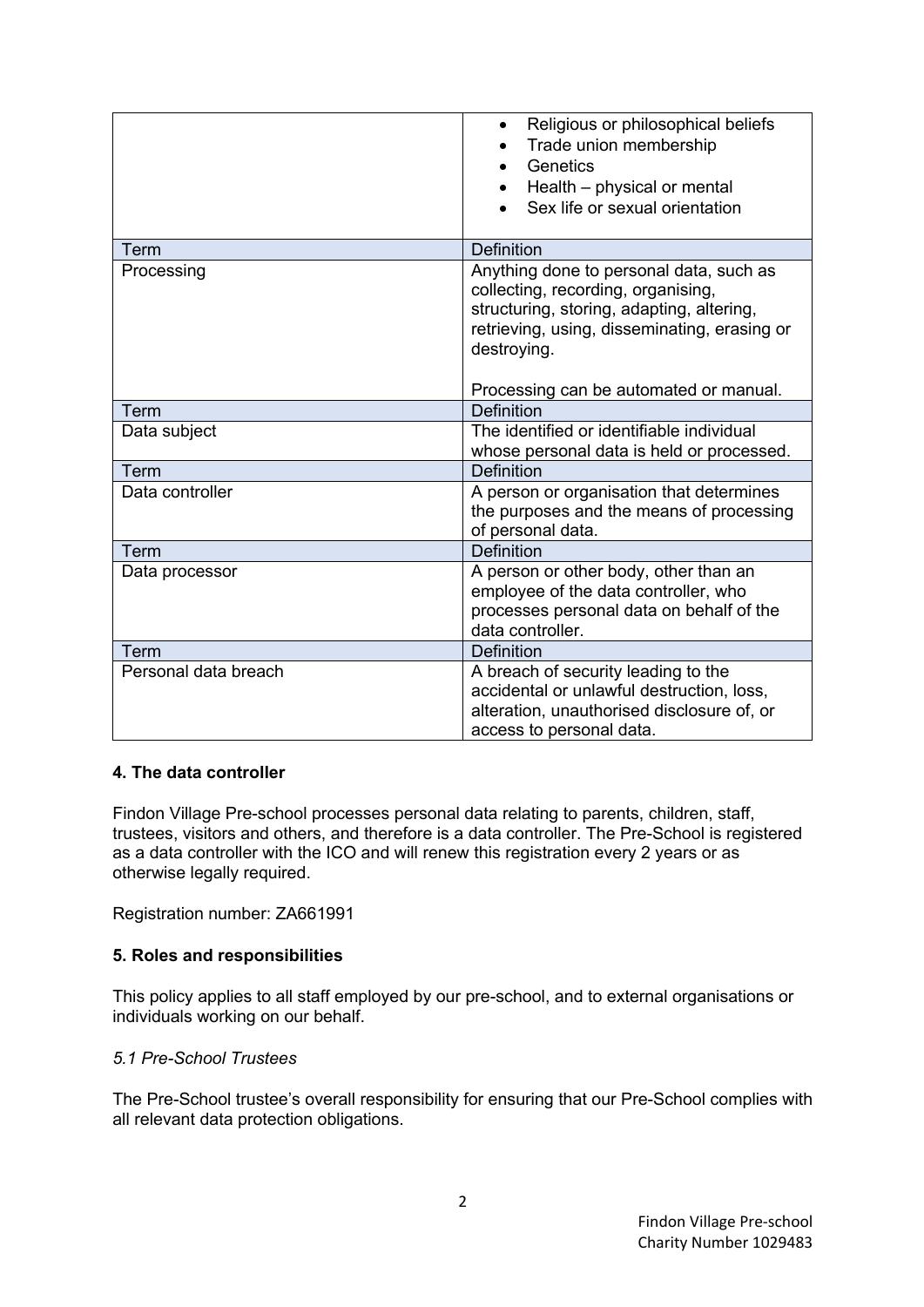# *5.2 Data protection officer*

The data protection officer (DPO) is responsible for overseeing the implementation of this policy, monitoring our compliance with data protection law, and developing related policies and guidelines where applicable. The DPO is also the first point of contact for individuals whose data the school processes, and for the ICO.

Our DPO is Andrew Stowell (Trustee) and is contactable via the main pre-school email: fvpreschool@gmail.com

## *5.3 All staff*

Staff are responsible for:

- Collecting, storing and processing any personal data in accordance with this policy.
- Informing the Pre-School of any changes to their personal data, such as a change of address.

Staff must contact the DPO in the following circumstances:

- With any questions about the operation of this policy, data protection law, retaining personal data or keeping personal data secure.
- If they have any concerns that this policy is not being followed.
- If they are unsure whether or not they have a lawful basis to use personal data in a particular
- If there has been a data breach.
- Whenever they are engaging in a new activity that may affect the privacy rights of individuals.
- If they need help with any contracts or sharing personal data with third parties.

# **6. Data protection principles**

The GDPR is based on data protection principles that our Pre-School must comply with.

The principles say that personal data must be:

- Processed lawfully, fairly and in a transparent manner.
- Collected for specified, explicit and legitimate purposes.
- Adequate, relevant and limited to what is necessary to fulfil the purposes for which it is processed.
- Accurate and, where necessary, kept up to date.
- Kept for no longer than is necessary for the purposes for which it is processed.
- Processed in a way that ensures it is appropriately secure.

This policy sets out how the Pre-School aims to comply with these principles.

### **7. Collecting personal data**

### *7.1 Lawfulness, fairness and transparency*

We will only process personal data where we have one of 6 'lawful bases' (legal reasons) to do so under data protection law: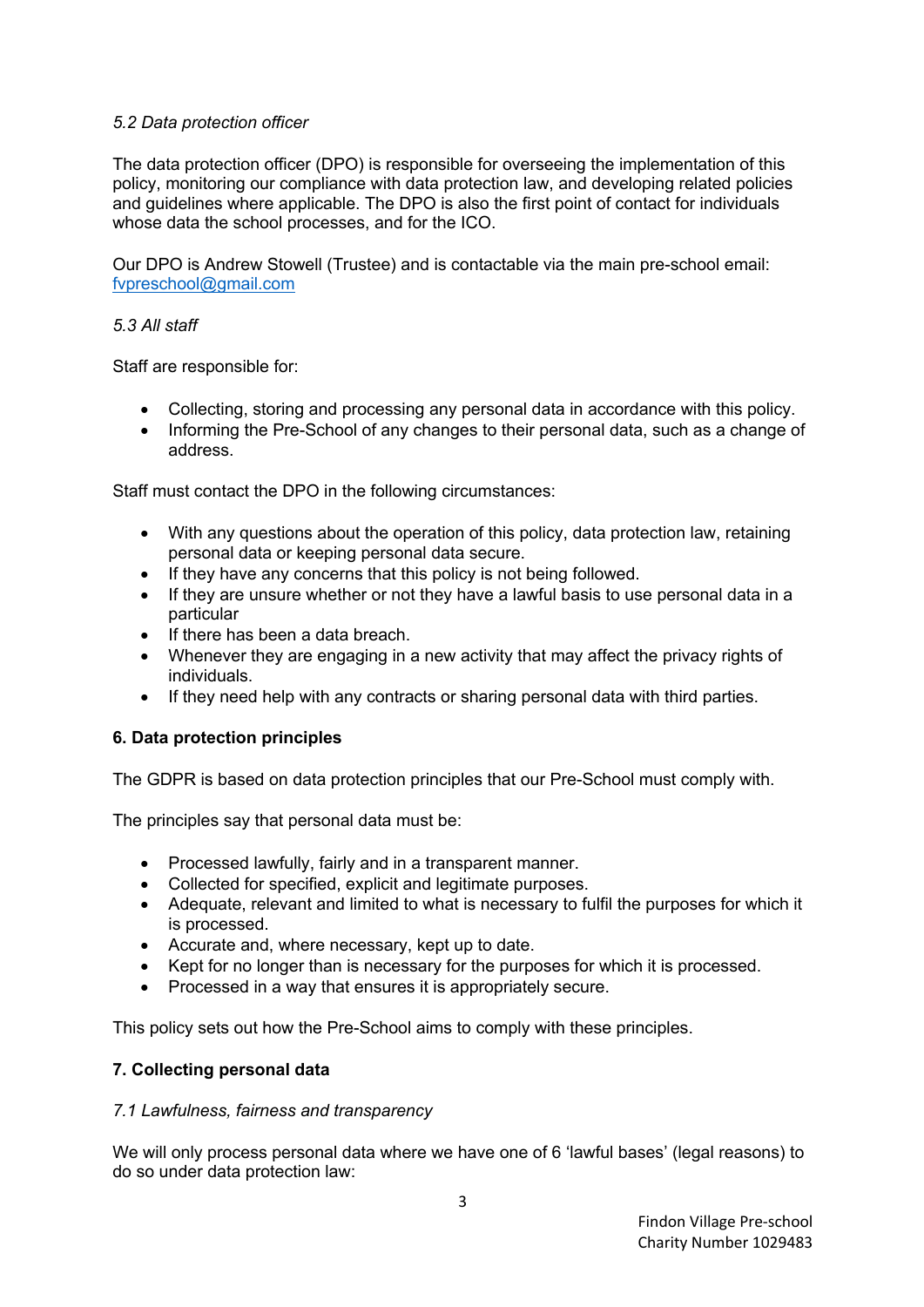- The data needs to be processed so that the Pre-School can fulfil a contract with the individual, or the individual has asked the Pre-School to take specific steps before entering into a contract.
- The data needs to be processed so that the Pre-School can comply with a legal obligation.
- The data needs to be processed to ensure the vital interests of the individual e.g. to protect someone's life.
- The data needs to be processed so that the Pre-School can perform a task in the public interest and carry out its official functions.
- The data needs to be processed for the legitimate interests of the Pre-School or a third party (provided the individual's rights and freedoms are not overridden).
- The individual (or their parent/carer when appropriate in the case of a pupil) has freely given clear consent.

For special categories of personal data, we will also meet one of the special category.

### 7.2 Limitation, minimisation and accuracy

The Pre-School will only collect personal data for specified, explicit and legitimate reasons. We will explain these reasons to the individuals when we first collect their data. If we want to use personal data for reasons other than those given when we first obtained it, we will inform the individuals concerned before we do so and seek consent where necessary.

Staff must only process personal data where it is necessary in order to do their jobs. When staff no longer need the personal data they hold, they must ensure it is deleted or anonymised.

### **8. Sharing personal data**

The Pre-School will not normally share personal data with anyone else, but may do so where:

- There is an issue with a pupil or parent/carer that puts the safety of our staff at risk.
- We need to liaise with other agencies we will seek consent as necessary before doing this.
- Our suppliers or contractors need data to enable us to provide services to our staff and pupils – for example, IT companies.

When sharing data with suppliers or contractors, we will:

- Only appoint suppliers or contractors which can provide sufficient guarantees that they comply with data protection law.
- Establish a data sharing agreement with the supplier or contractor, either in the contract or as a standalone agreement, to ensure the fair and lawful processing of any personal data we share.
- Only share data that the supplier or contractor needs to carry out their service, and information necessary to keep them safe while working with us.

We will also share personal data with law enforcement and government bodies where we are legally required to do so, including for:

• The prevention or detection of crime and/or fraud.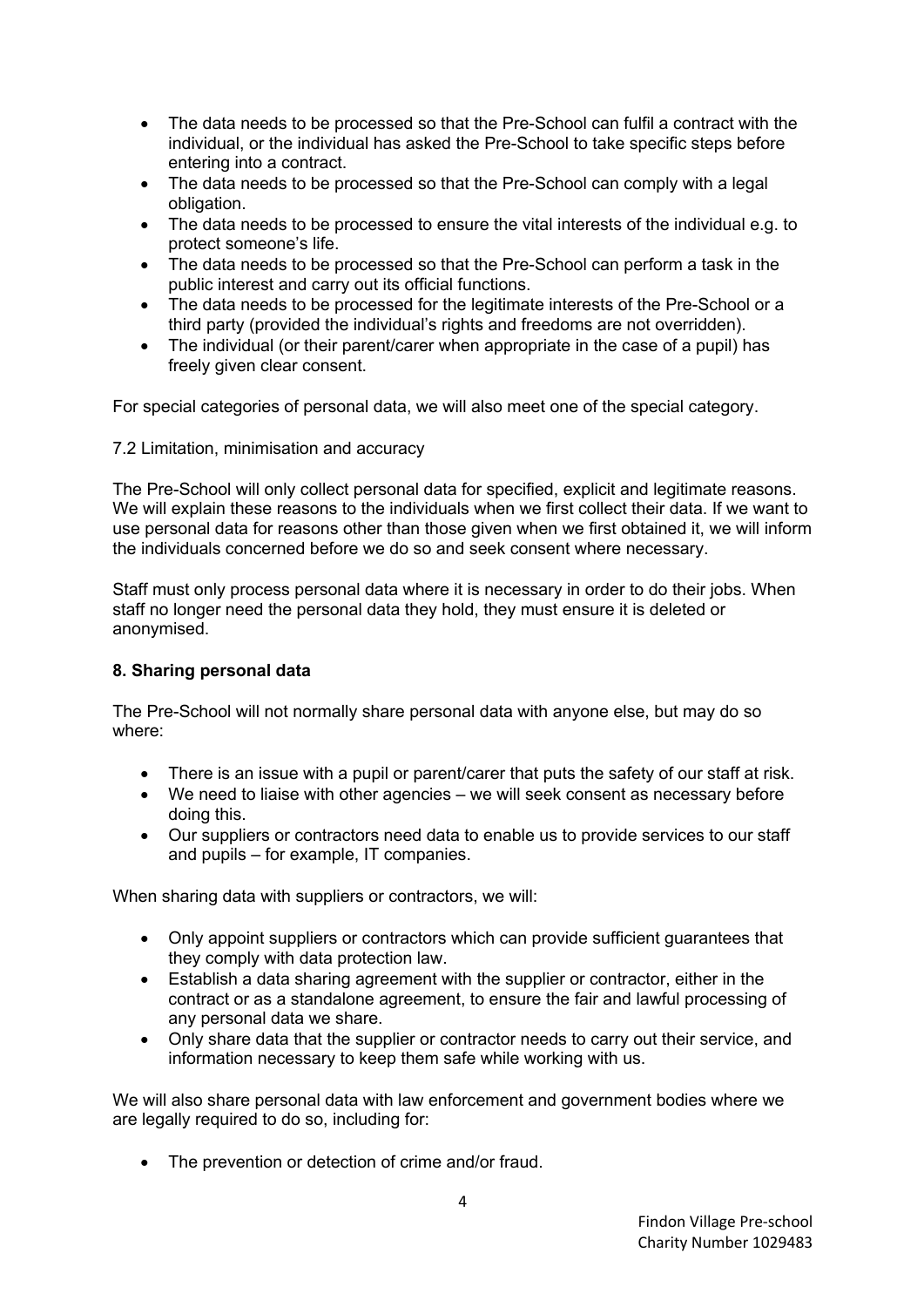- The apprehension or prosecution of offenders.
- The assessment or collection of tax owed to HMRC.
- In connection with legal proceedings.
- Where the disclosure is required to satisfy our safeguarding obligations.
- Research and statistical purposes, as long as personal data is sufficiently anonymised, or consent has been provided.

We may also share personal data with emergency services and local authorities to help them to respond to an emergency situation that affects any of our pupils or staff.

### **9. Subject access requests and other rights of individuals**

#### *9.1 Subject access requests*

Individuals have a right to make a 'subject access request' to gain access to personal information that the Pre-School holds about them. This includes:

- Confirmation that their personal data is being processed.
- Access to a copy of the data.
- The purposes of the data processing.
- The categories of personal data concerned.
- Who the data has been, or will be, shared with.
- How long the data will be stored for, or if this isn't possible, the criteria used to determine this period.
- The source of the data, if not the individual.
- Whether any automated decision-making is being applied to their data, and what the significance and consequences of this might be for the individual.

Subject access requests must be submitted in writing, either by letter or email to the DPO. They should include:

- Name of individual
- Correspondence address.
- Contact number and email address.
- Details of the information requested.

If staff receive a subject access request, they must immediately forward it to the DPO.

#### *9.2 Children and subject access requests*

Personal data about a child belongs to that child, and not the child's parents or carers. For a parent or carer to make a subject access request with respect to their child, the child must either be unable to understand their rights and the implications of a subject access request or have given their consent.

Children below the age of 12 are generally not regarded to be mature enough to understand their rights and the implications of a subject access request. Therefore, subject access requests from parents or carers of pupils at our Pre-School may be granted without the express permission of the pupil. This is not a rule and a pupil's ability to understand their rights will always be judged on a case-by-case basis.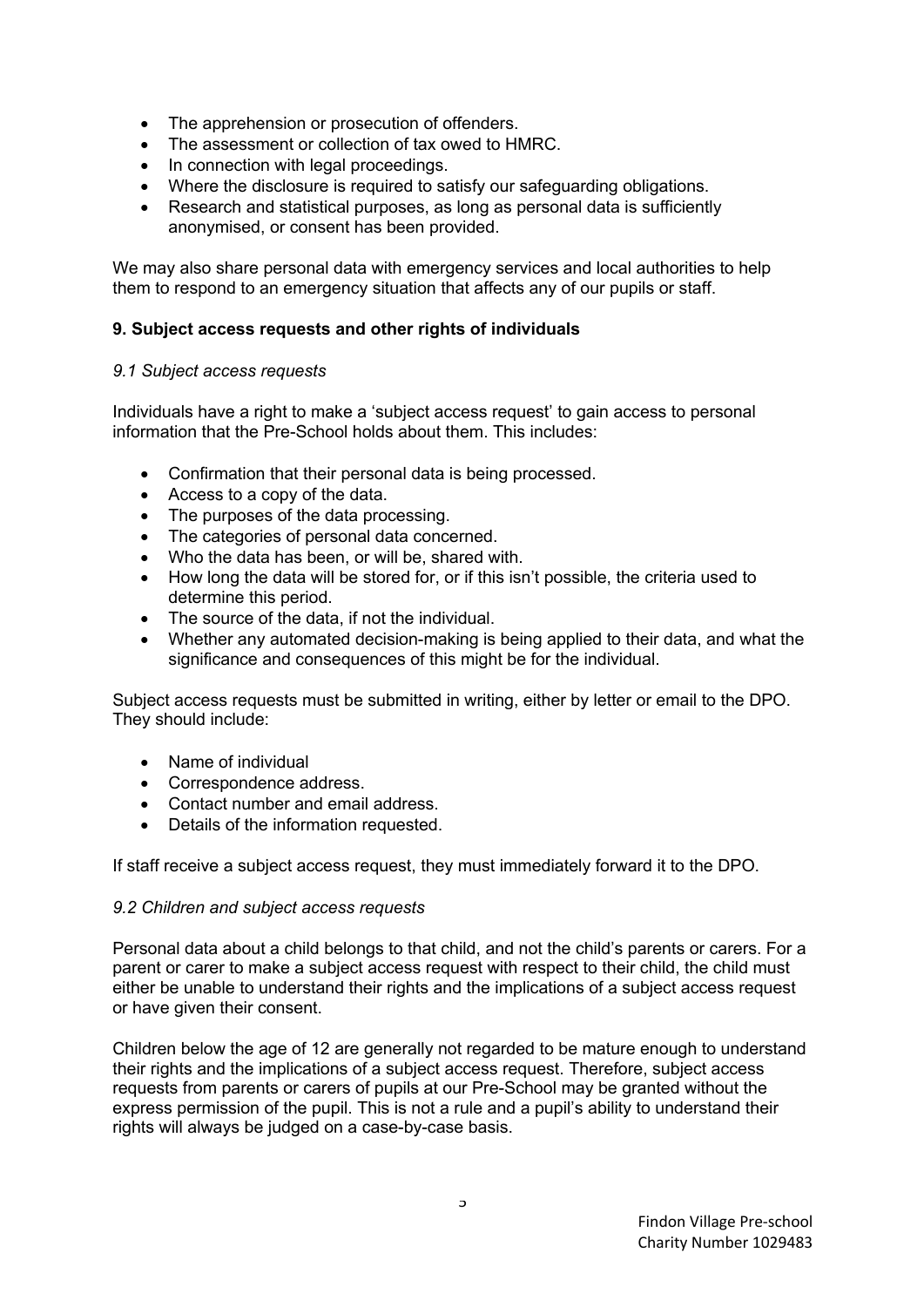## *9.3 Responding to subject access requests*

When responding to requests, we:

- May ask the individual to provide 2 forms of identification.
- May contact the individual via phone to confirm the request was made.
- Will respond without delay and within 1 month of receipt of the request.
- Will provide the information free of charge.
- May tell the individual we will comply within 3 months of receipt of the request, where a request is complex or numerous. We will inform the individual of this within 1 month and explain why the extension is necessary.

We will not disclose information if it:

- Might cause serious harm to the physical or mental health of the pupil or another individual.
- Would reveal that the child is at risk of abuse, where the disclosure of that information would not be in the child's best interests.
- Is contained in adoption or parental order records.
- Is given to a court in proceedings concerning the child.

If the request is unfounded or excessive, we may refuse to act on it, or charge a reasonable fee which considers administrative costs. A request will be deemed to be unfounded or excessive if it is repetitive or asks for further copies of the same information.

When we refuse a request, we will tell the individual why, and tell them they have the right to complain to the ICO.

### *9.4 Other data protection rights of the individual*

In addition to the right to make a subject access request (see above), and to receive information when we are collecting their data about how we use and process it (see section 7), individuals also have the right to:

- Withdraw their consent to processing at any time.
- Ask us to rectify, erase or restrict processing of their personal data, or object to the processing of it (in certain circumstances).
- Prevent use of their personal data for direct marketing.
- Challenge processing which has been justified on the basis of public interest.
- Prevent processing that is likely to cause damage or distress.
- Be notified of a data breach in certain circumstances.
- Make a complaint to the ICO.

Individuals should submit any request to exercise these rights to the DPO. If staff receive such a request, they must immediately forward it to the DPO.

# **10. Parental requests to see the educational record**

Parents, or those with parental responsibility, have a legal right to free access to their child's educational record. Records will be supplied within 21 working days of receipt of a written request.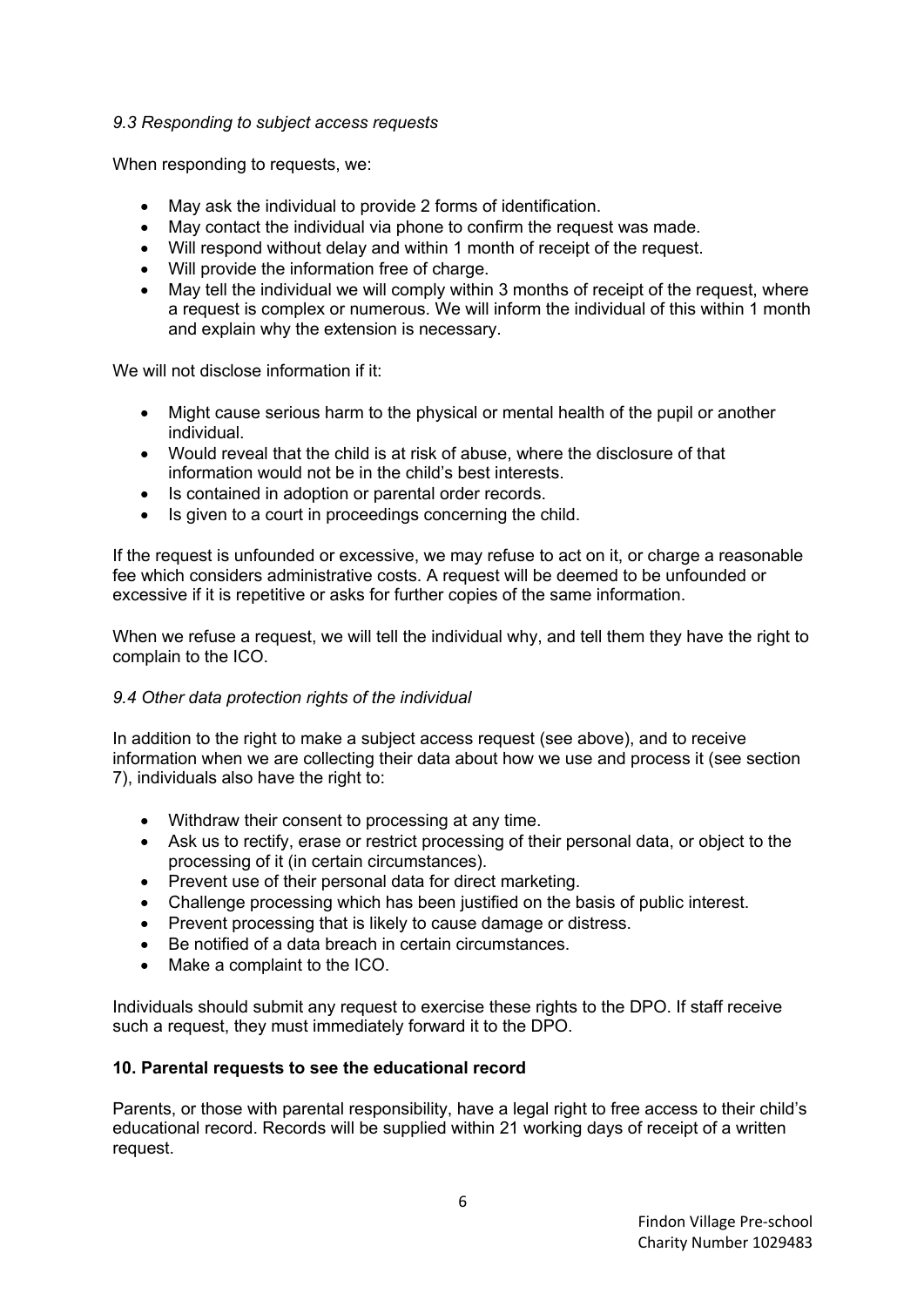# **11. Photographs and videos**

As part of our Pre-School activities, we may take photographs and record images of individuals within our Pre-School.

We will obtain written consent from parents/carers for photographs and videos to be taken of their child for communication, marketing and promotional materials. We will clearly explain how the photograph and/or video will be used to both the parent/carer and pupil.

Uses may include:

- Within Pre-School on notice boards and in school magazines, brochures, newsletters, etc.
- Outside of Pre-School by external agencies such as the school photographer, newspapers, campaigns.
- Online on our Pre-School website or social media pages.

Consent can be refused or withdrawn at any time. If consent is withdrawn, we will delete the photograph or video and not distribute it further. When using photographs and videos in this way we will not accompany them with any other personal information about the child, to ensure they cannot be identified.

#### 12. Data protection by design and default

We will put measures in place to show that we have integrated data protection into all of our data processing activities, including:

- Appointing a DPO, and ensuring they have the necessary resources to fulfil their duties.
- Only processing personal data that is necessary for each specific purpose of processing, and always in line with the data protection principles set out in relevant data protection law (see section 6)
- Integrating data protection into internal documents including this policy, any related policies and privacy notices.
- Regularly training members of staff on data protection law, this policy, any related policies and any other data protection matters.

### 13. Data Security and storage of records

We will protect personal data and keep it safe from unauthorised or unlawful access, alteration, processing or disclosure, and against accidental or unlawful loss, destruction or damage.

In particular:

- Paper-based records and portable electronic devices, such as laptops and hard drives that contain personal data are kept in a secure location when not in use.
- Papers containing confidential personal data must not be left on office and classroom desks, on staffroom tables, pinned to notice/display boards, or left anywhere else where there is general access.